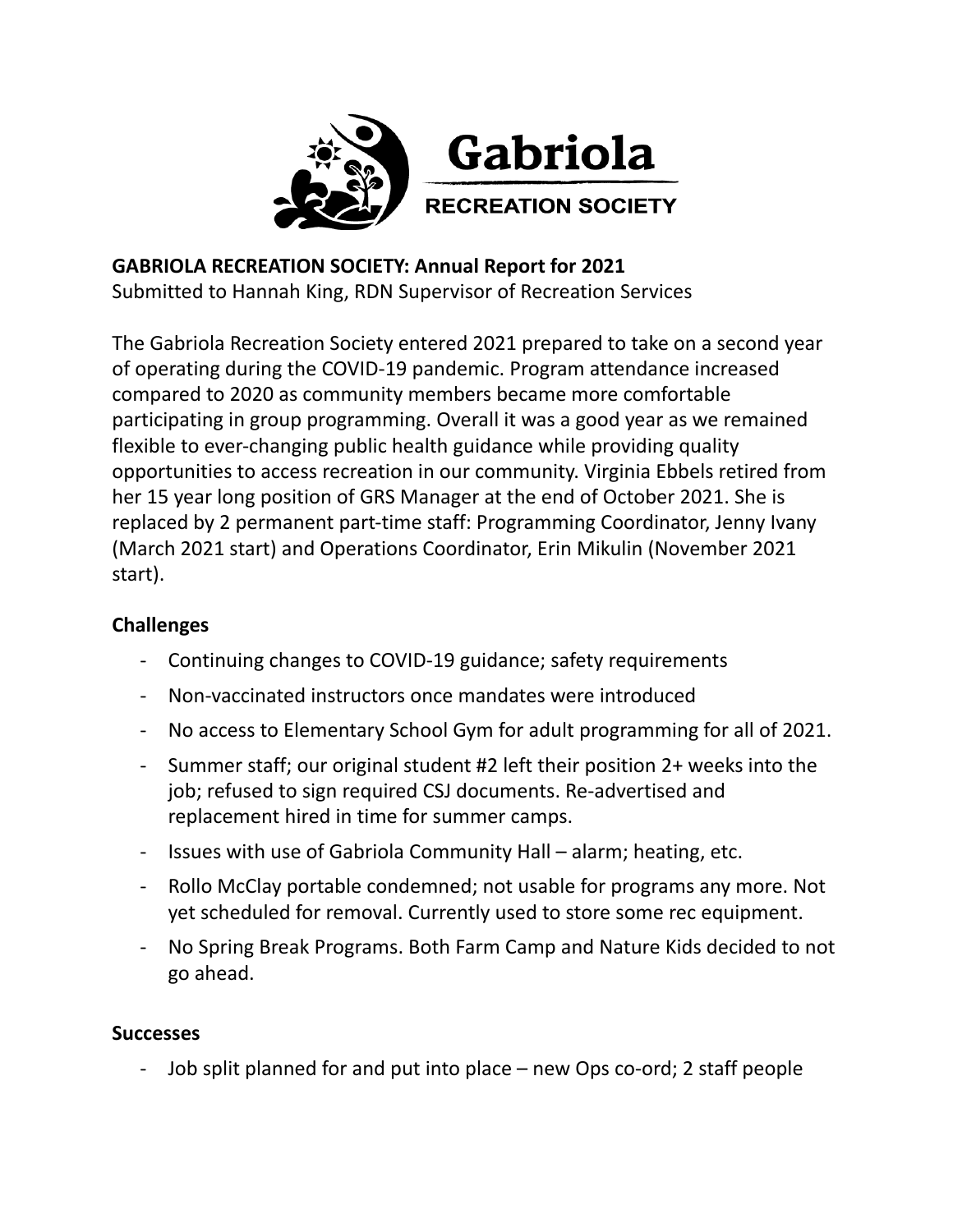- Jenny Ivany hired as program coordinator
- Programs! Spring and Summer! Jenny brought excellent programming and administrative skills to the position. Spring saw youth softball, bike club, functional fitness and more. With a focus on being outdoors, Summer programming ran similarly to 2020 with some new and expanded offerings.
- RDN meeting (Oct) more concrete direction for starting on a Needs Assessment project. In house Facility Assessment started up in December with the purpose of inventorying the indoor and outdoor facilities available to Gabriolans, and who are the users of those facilities. The inventory also identifies any challenges with each space.
- Asset disposal the sale of the Vinyl Dance Flooring owned by GRS was completed at the end of December 2021. Progress on sale/disposal of the 2 420 Sail Boats remains a focus for early 2022.
- November Erin Mikulin hired as Operations Coordinator

### **Program Cancellations**

- Much work went into planning, establishing, and securing funding (CSJ) for a new program called "Rise and Shine", a daily before school recreation program. It seemed that this program would fill an identified gap in our community for children before school. However, registration could not be opened before the start of school, meaning that parents had already made arrangements for their children. Accordingly, there were not enough participants to go ahead with the new program. CSJ was notified of the cancellation and the funding removed. Additionally, there was not a youth candidate for the job position.
- Cancellations due to low registration: Music and Movement (under 5, Summer), Fix it Yourself (Summer), Women on the Move (Summer), Papier Mache Magic (Fall), Rise and Shine.

#### **Budget**

The comparative financial report, including GRS' proposed and actual 2021 budgets, accompany this report. The significant differences between our proposed and actual 2021 budgets were:

#### Revenue